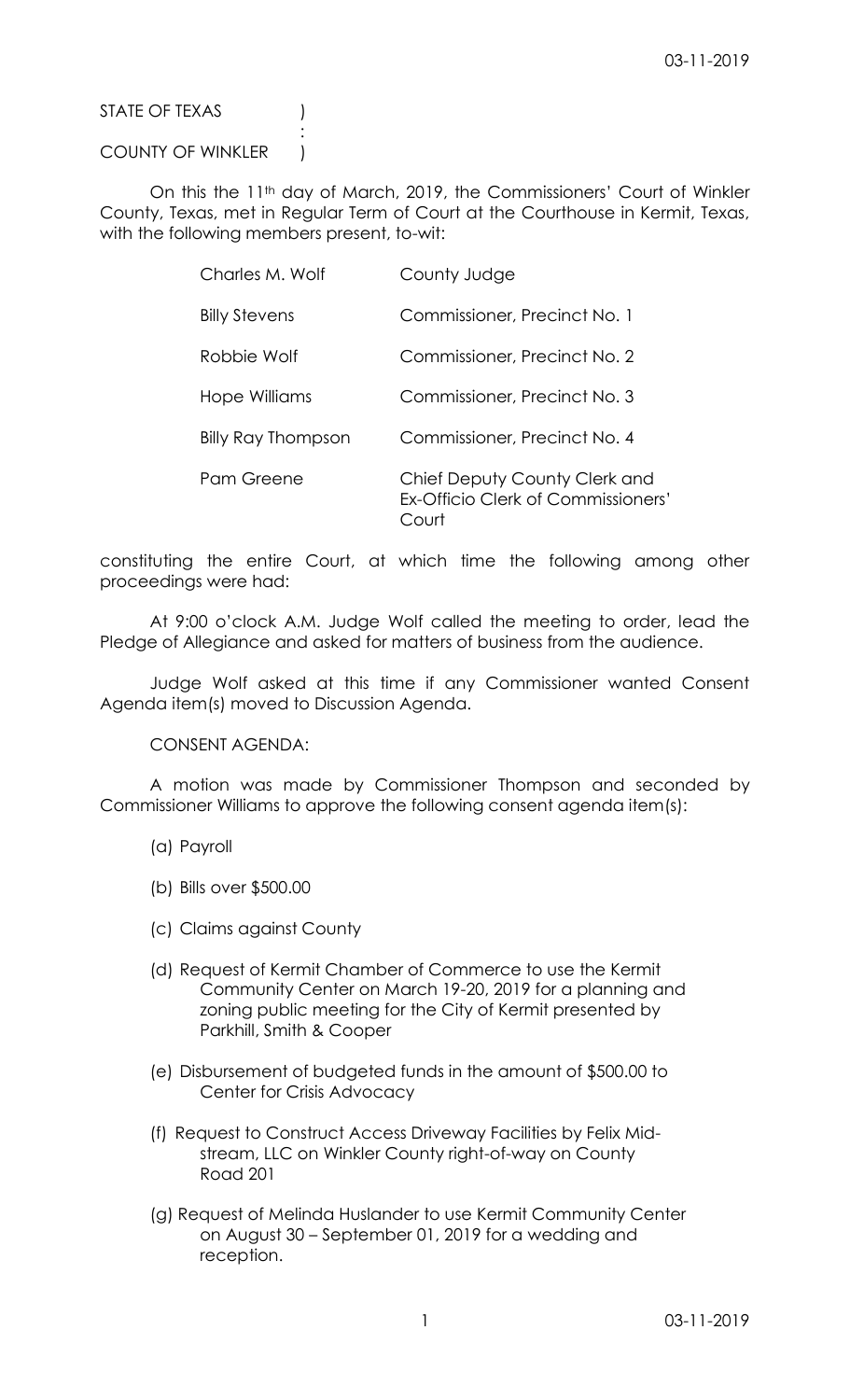which motion became an order of the Court upon the following vote:

Ayes: Commissioners Stevens, Wolf, Williams and Thompson Noes: None

A motion was made by Commissioner Williams and seconded by Commissioner Thompson to accept donation in the amount of \$5,000.00 each from Anadarko to Wink Volunteer Fire Department, Kermit Volunteer Fire Department and Winkler County EMS; which motion became an order of the Court upon the following vote:

Ayes: Commissioners Stevens, Wolf, Williams and Thompson Noes: None

A motion was made by Commissioner Stevens and seconded by Commissioner Thompson to approve payment in the amount of \$1,200.00 to County Judges' and Commissioners' Association of Texas for annual County dues from budgeted funds; which motion became an order of the Court upon the following vote:

Ayes: Commissioners Stevens, Wolf, Williams and Thompson Noes: None

A motion was made by Commissioner Stevens and seconded by Commissioner Thompson to approve payment to W. S. Darley & Co., Darley Fire Equipment Division for Kermit Volunteer Fire Department equipment in the amount of \$6,737.00 from Kermit Volunteer Fire Department committed funds; which motion became an order of the Court upon the following vote:

Ayes: Commissioners Stevens, Wolf, Williams and Thompson Noes: None

A motion was made by Commissioner Williams and seconded by Commissioner Thompson to approve payment to Whitetail Constructors in the amount of \$50,485.12 for Courthouse renovation from committed funds; which motion became an order of the Court upon the following vote:

Ayes: Commissioners Stevens, Wolf, Williams and Thompson Noes: None

A motion was made by Commissioner Williams and seconded by Commissioner Thompson to approve purchase and installation of steel solid double walk-through door for Winkler County Recreation Center in the amount of \$11,600.00 from contingency funds; which motion became an order of the Court upon the following vote:

Ayes: Commissioners Stevens, Wolf, Williams and Thompson Noes: None

A motion was made by Commissioner Stevens and seconded by Commissioner Wolf to approve proposal of Trenchless Replacement Specialists for repair of pipe from second (2nd) floor restroom of the Courthouse to the first (1st) floor in the amount of \$4,200.00 from budgeted funds; which motion became an order of the Court upon the following vote:

Ayes: Commissioners Stevens, Wolf, Williams and Thompson Noes: None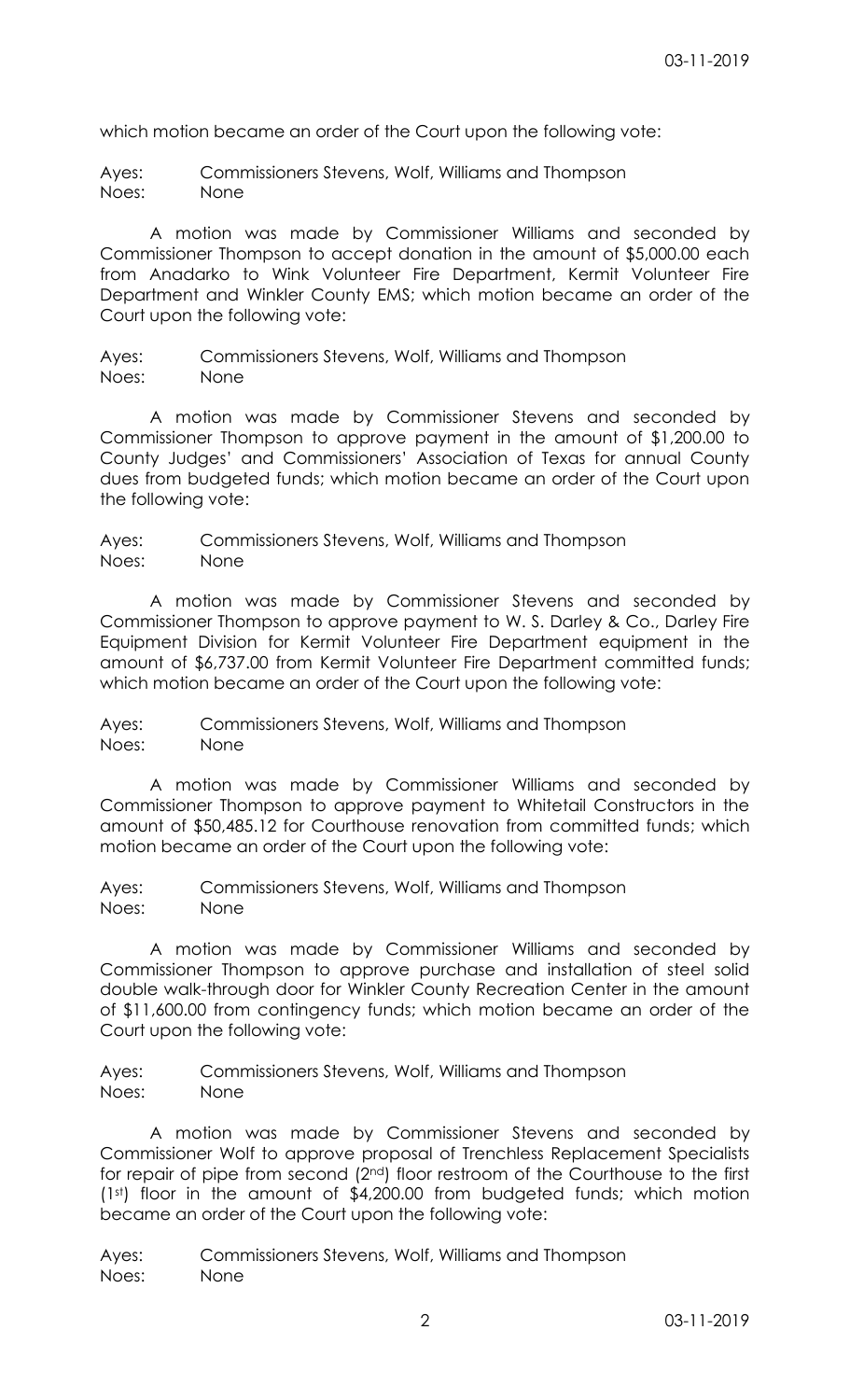A motion was made by Commissioner Wolf and seconded by Commissioner Stevens to approve payment to Chief Supply Corporation in the amount of \$8,875.00 for seven (7) turnout pants and five (5) turnout coats for Wink Volunteer Fire Department from Forest Service Grant; which motion became an order of the Court upon the following vote:

Ayes: Commissioners Stevens, Wolf, Williams and Thompson Noes: None

A motion was made by Commissioner Stevens and seconded by Commissioner Thompson to approve payment to Professional Turf Products for commercial greens mower for Winkler County Golf Course in the amount of \$53,344.63 from capital expenditures; which motion became an order of the Court upon the following vote:

Ayes: Commissioners Stevens, Wolf, Williams and Thompson Noes: None

A motion was made by Commissioner Williams and seconded by Commissioner Stevens to approve payment to Professional Turf Products for one (1) Multi Pro 1750 sprayer for Winkler County Golf Course in the amount of \$44,429.63 from capital expenditures and one (1) Multi Pro sprayer for Winkler County Park in Kermit in the amount of \$44,429.63 from committed Kermit Park equipment funds for a total of \$88,859.26; which motion became an order of the Court upon the following vote:

Ayes: Commissioners Stevens, Wolf, Williams and Thompson Noes: None

Following discussion regarding Justice of the Peace, Pct. No. 1 clerk's hours, a motion was made by Commissioner Stevens and seconded by Commissioner Williams to table said agenda item at this time; which motion became an order of the Court upon the following vote:

Ayes: Commissioners Stevens, Wolf, Williams and Thompson Noes: None

Following discussion, a motion was made by Commissioner Thompson and seconded by Commissioner Wolf to approve the transfer of the Senior Citizens Recreation Center van, VIN #1FBSS3BL8DDA29941 and Sheriff's Department van, VIN #1FBSS31L98DA73244 to Winkler County Hospital District for Meals on Wheels support; which motion became an order of the Court upon the following vote:

Ayes: Commissioners Stevens, Wolf, Williams and Thompson Noes: None

A motion was made by Commissioner Williams and seconded by Commissioner Stevens to approve transfer of 2007 Ford Van, VIN #2FTZA54297BA28126, 2006 Ford Pickup, VIN #1FTPW12546FA01430 and 2005 Ford Van, VIN #1FBSS31S25HA82993 to Winkler County Hospital District; which motion became an order of the Court upon the following vote:

Ayes: Commissioners Stevens, Wolf, Williams and Thompson Noes: None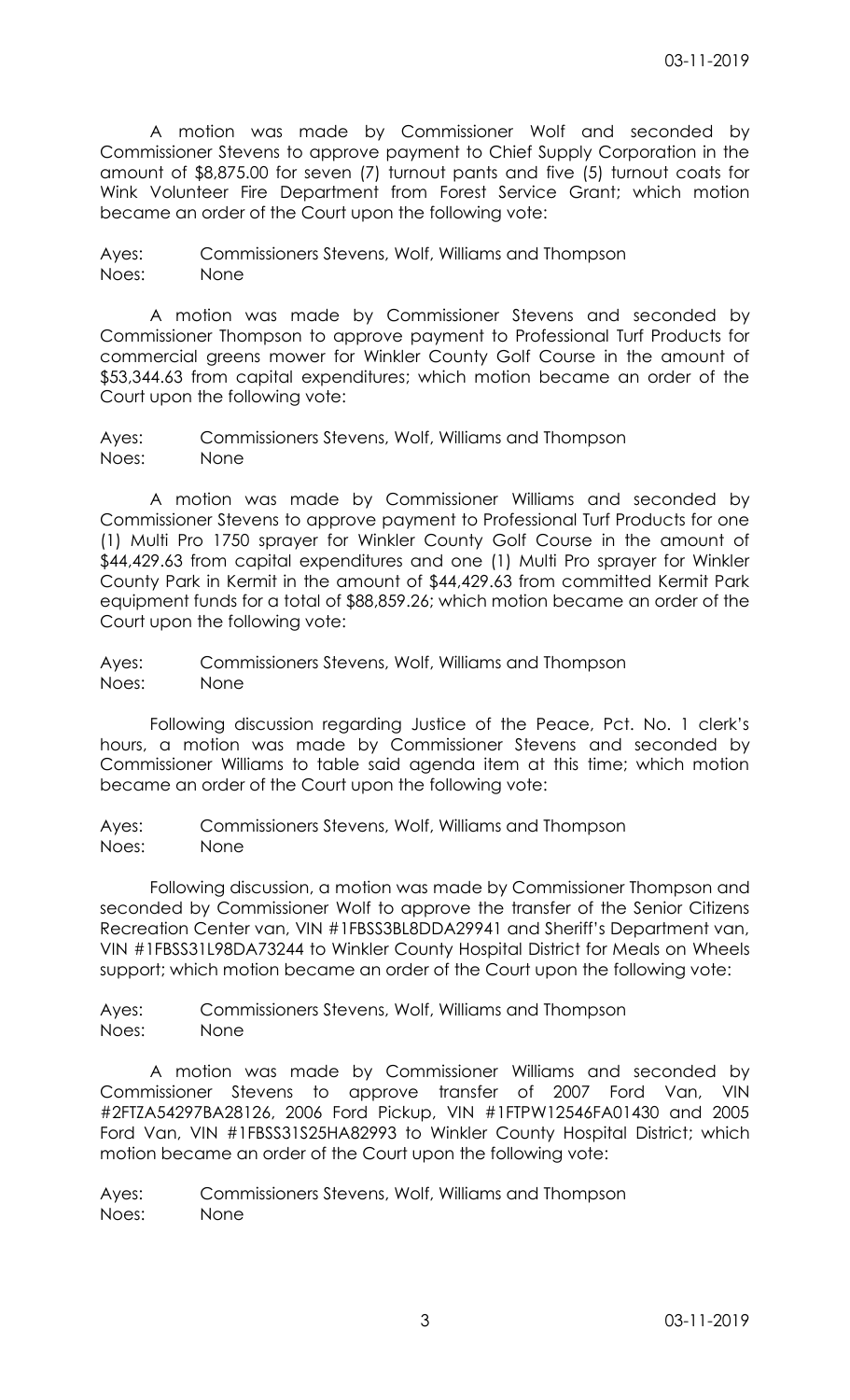A motion was made by Commissioner Thompson and seconded by Commissioner Wolf to approve payment to Level 5 Design Group for services (plans and architect fees) from committed funds for the following:

- 1. Kermit Community Center and Annex in the in the amount of \$16,766.40;
- 2. Wink Community Center in the amount of \$3,435.00; and
- 3. Winkler County Courthouse in the amount of \$1,000.00

which motion became an order of the Court upon the following vote:

Ayes: Commissioners Stevens, Wolf, Williams and Thompson Noes: None

Following discussion, a motion was made by Commissioner Wolf and seconded by Commissioner Williams to approve purchase and installation of playground equipment for Winkler County Park in Wink from committed and capital expenditure funds in the approximate amount of \$100,000.00 (\$19,250.00 from committed Wink Park improvements; \$35,000.00 from capital expenditure and \$45,750.00 from committed contingent capital improvement); which motion became an order of the Court upon the following vote:

Ayes: Commissioners Stevens, Wolf, Williams and Thompson Noes: None

A motion was made by Commissioner Williams and seconded by Commissioner Wolf to approve the distribution of funds in an amount of \$1,072,257.00 to Winkler County Hospital District for capital improvements from committed hospital support; which motion became an order of the Court upon the following vote:

Ayes: Commissioners Stevens, Wolf, Williams and Thompson Noes: None

At this time, bidding for general construction of the Wink Community Center was declared closed and the following bids received were opened and read aloud:

- 1. Fronteira Construction Del Rio \$2,121.200.00;
- 2. RRC Construction \$1,809,000.00; and
- 3. M W Builders of Midland \$2,563,000.00.

After the Commissioners have tabulated and compared all of the bids, the winning bid will be awarded at a later Commissioners' Court meeting.

At this time, bidding for general construction of the Kermit Community Center was declared closed and the following bids received were opened and read aloud:

1. Fronteira Construction Del Rio - \$4,912,500.00;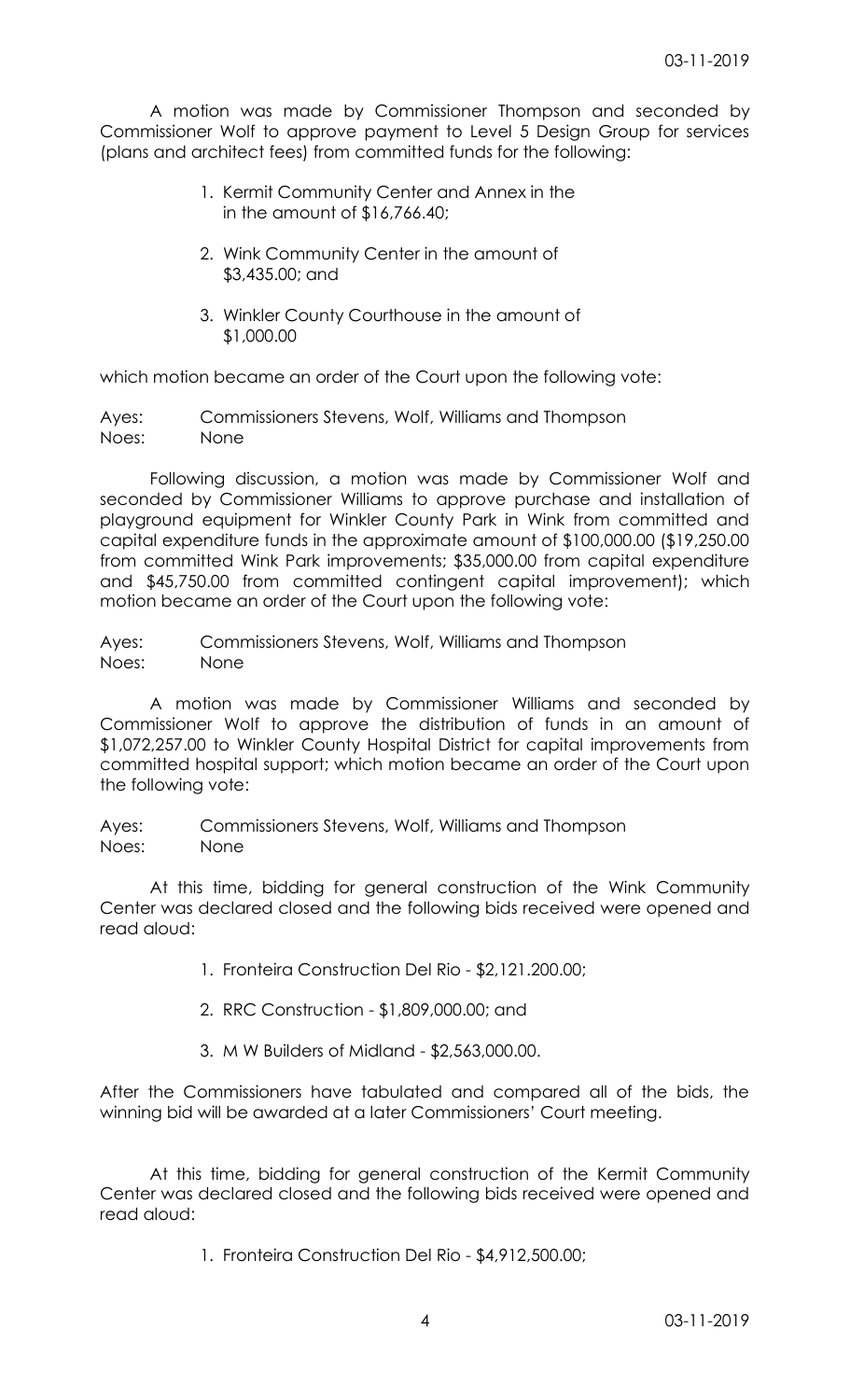- 2. RRC Construction \$3,957,000.00; and
- 3. M W Builders of Midland \$5,127,000.00.

After the Commissioners have tabulated and compared all of the bids, the winning bid will be awarded at a later Commissioners' Court meeting.

Following discussion regarding advertising for bids for lease of County property located on East Avenue, a motion was made by Commissioner Stevens and seconded by Commissioner Williams to authorize the County Auditor to advertise for bids for lease of County property located on East Avenue; said bids to be advertised on April 04, 2019 and April 11, 2019 and received until 9:00 o'clock A.M. on Monday, April 22, 2019, at which time the bids will be opened, tabulated and compared, with the Commissioners' Court reserving the right to reject any and all bids; which motion became an order of the Court upon the following vote:

Ayes: Commissioners Stevens, Wolf, Williams and Thompson Noes: None

Following discussion regarding hiring Parkhill, Smith & Cooper for design and construction manager of Winkler County Airport hangar project in the approximate amount of \$150,000.00, a motion was made by Commissioner Williams and seconded by Commissioner Thompson to hire Parkhill, Smith & Cooper for design and construction manager for one (1) box hanger and eight (8) t-hangars for Winkler County Airport; which motion became an order of the Court upon the following vote:

Ayes: Commissioners Stevens, Wolf, Williams and Thompson Noes: None

Following discussion regarding entering into an Interlocal Contract between The Department of Information Resources and Winkler County for election security assessment, a motion was made by Commissioner Williams and seconded by Commissioner Wolf to enter into an Interlocal Contract between The Department of Information Resources and Winkler County for election security assessment; which motion became an order of the Court upon the following vote:

Ayes: Commissioners Stevens, Wolf and Williams Noes: Commissioner Thompson

A motion was made by Commissioner Williams and seconded by Commissioner Thompson to receive the following Monthly Reports from County Officials of fees earned and collected for the month of February, 2019:

## INSERT

which motion became an order of the Court upon the following vote:

Ayes: Commissioners Stevens, Wolf, Williams and Thompson Noes: None

A motion was made by Commissioner Stevens and seconded by Commissioner Williams to approve the following line item adjustment(s):